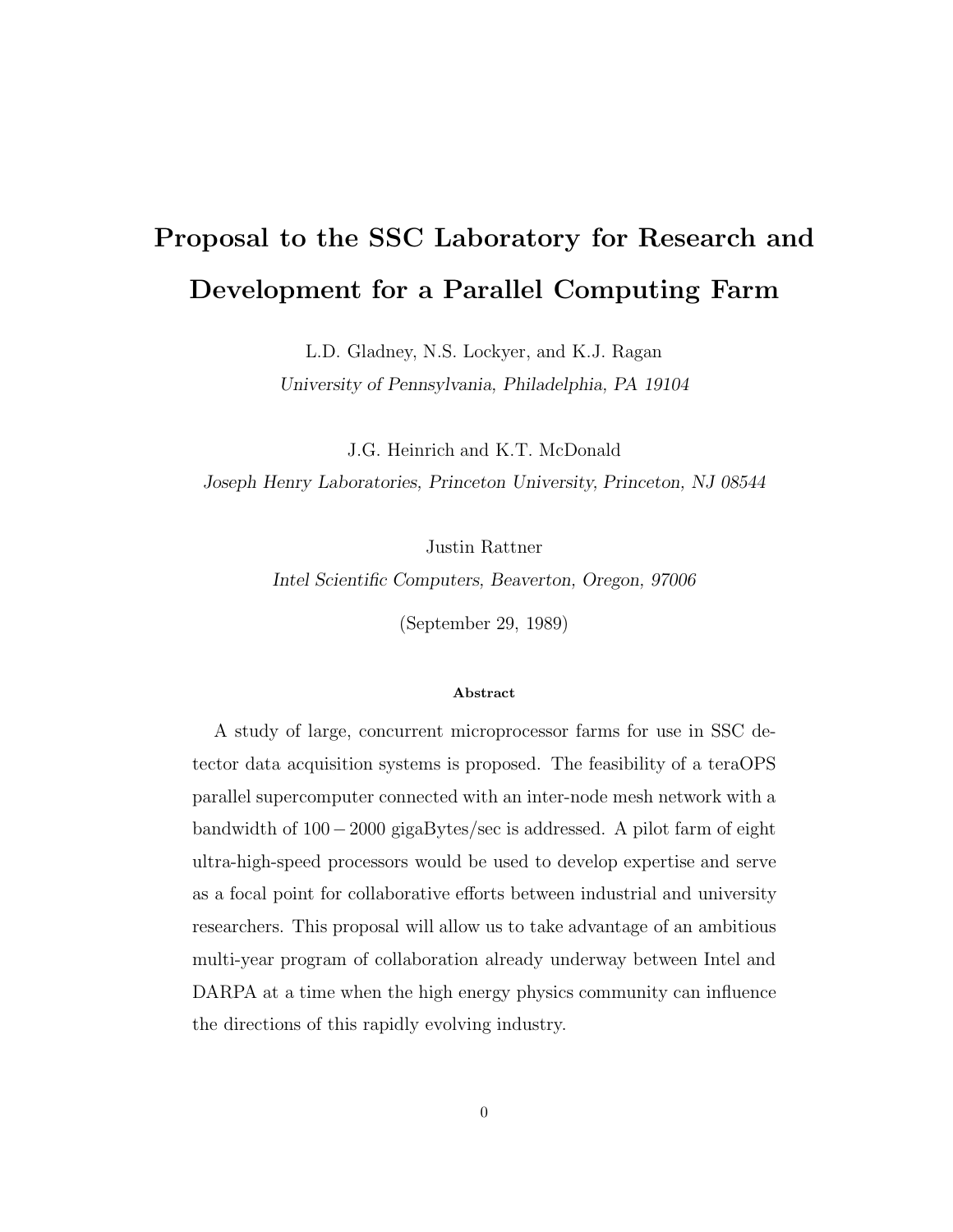### **1 Executive Summary**

The online and offline computing needs of SSC experiments will exceed several trillion operations per second (teraOPS). It is estimated that computing needs during proposal preparation exceeds that available at Fermilab even if all resources were dedicated to a single experiment. Ultra-fast, highly parallel processing farms, presently being developed and soon to be delivered by industry, represent an ideal start to the solution of this problem. The joint Intel/DARPA iPSC/2 Touchstone Project is a \$27.5M program which will deliver multi-computer systems with combined performance of ∼ 100gigaFLOPS by 1991. The high bandwidth 2-dimensional mesh networks designed by Intel will have a major impact on applications. For example, it may obviate the need for a conventional event builder. Another Intel/DARPA program is developing specialized processors to use in hybrid processor farms. Equally important is the software, and Intel is investing heavily in exploring new and more efficient programming tools for large-scale parallel systems.

We propose the following goals for a research and development program:

- begin a collaboration with Intel Scientific Computers Corporation aimed at refocussing the resources of industry on problems specific to SSC triggering and data acquisition.
- initiate a pilot farm project which can study trigger algorithms and concurrent processor code development, Monte Carlo generation, and detector simulation.
- study issues relevant to setting minimum requirements for inter-processor communications.
- initiate cooperative efforts with university computer-science departments on developing software tools for managing parallel-processor systems.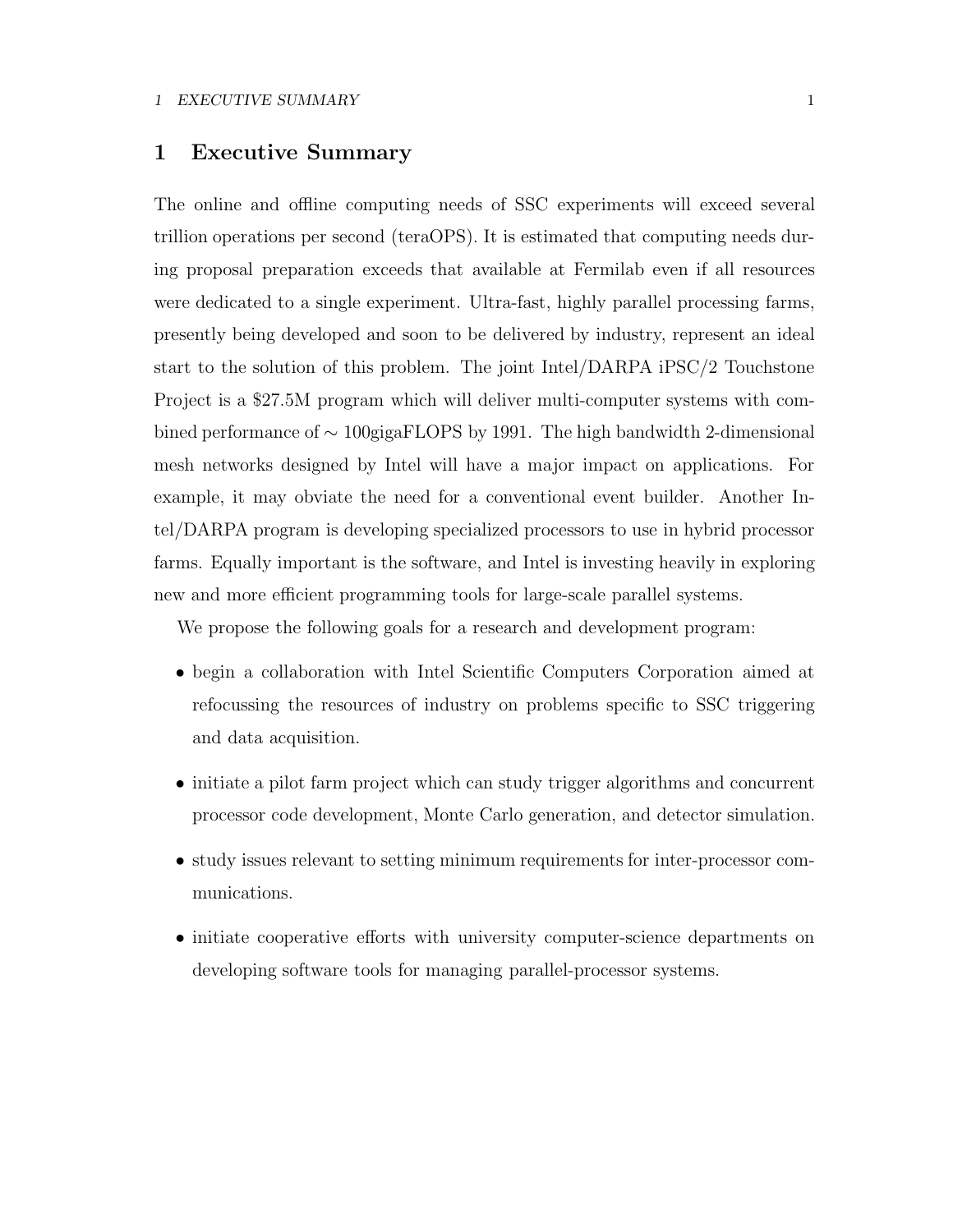### **2 Introduction**

### **2.1 General Comments**

Experience with both the hardware and software required to operate a large-scale microprocessor farm are necessary in order to refine the conceptual design of a farm that will fit into a high-rate data acquisition system. There is little practical experience in the high energy physics community with concurrent-processing techniques. A program to convert physics algorithms into code that can run "in parallel" on many separate processors and to debug such codes while in operation on the nodes of a farm will be crucial in refining the conceptual design of the farm architecture for several reasons:

- it will aid in developing expertise with technology for high-rate data transfer between the detector and farm.
- it will set requirements for communications between farm processors.
- it will define the amount of CPU power needed to achieve a rejection in the trigger from a particular algorithm.
- it will specify requirements for software packages needed to monitor, control and debug the farm.
- it will specify those data structures that will be most efficient for transfer of data to offline mass storage systems for subsequent offline processing.

### **2.2 Rationale for Industry, University Collaboration with SSC**

The Defense Advanced Research Projects Agency (DARPA) is funding parallel computer projects at levels well beyond the means of the SSC laboratory. In particular Intel Scientific Computers Inc. has been funded to develop a prototype massive parallel computer that will be ∼ 100 times faster than any existing computer. The computer can have up to 2048 nodes and uses the Intel i860 processor chip. The i860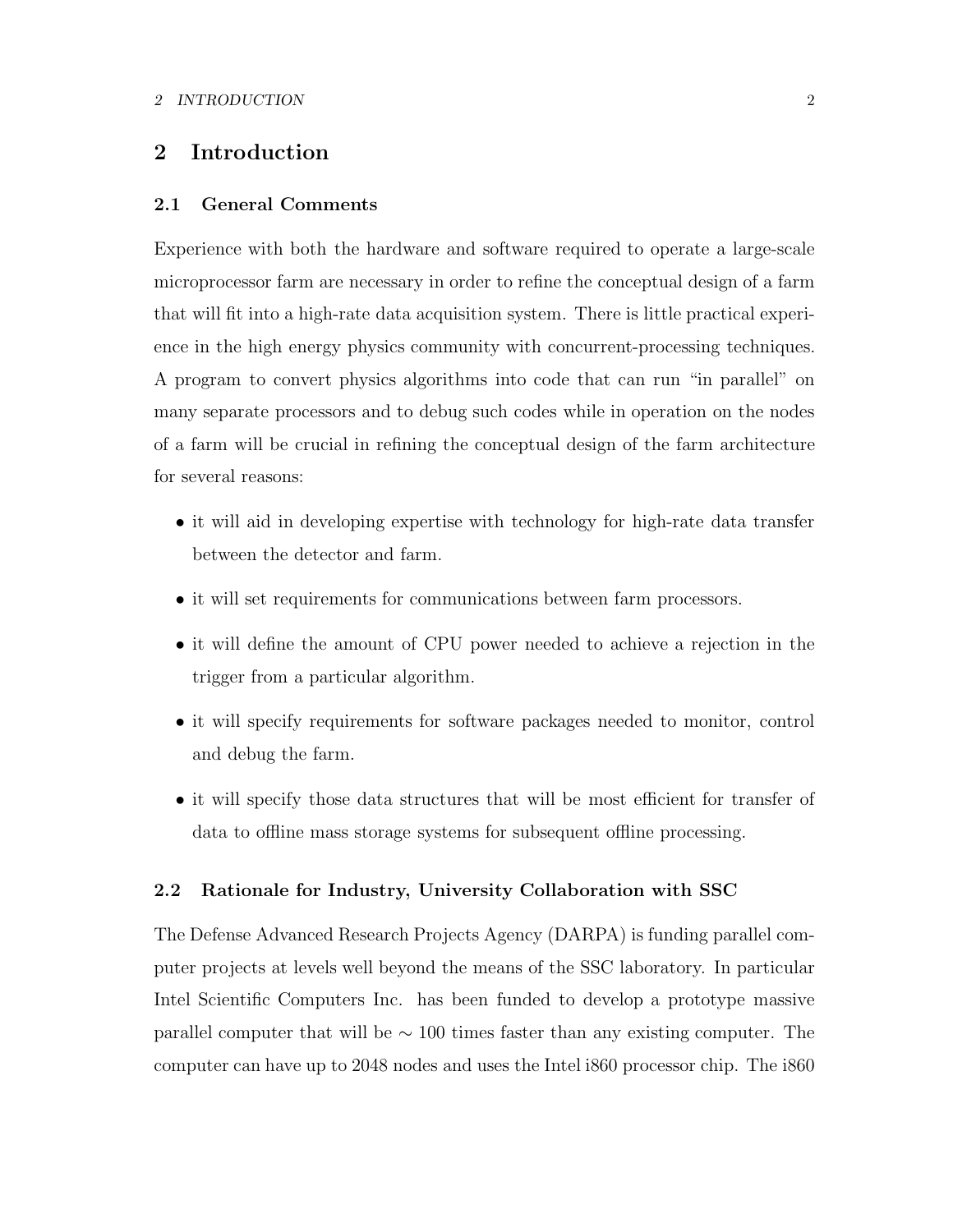has been generally recognized as the leading RISC (Reduced Instruction-Set Computer) device on the market today. It's computer power is roughly the equivalent to the Cray Research Inc. Cray-1 supercomputer. The system will provide about 100 gigaOPS of sustained computing, roughly 100 times that of a Cray Y-MP, the worlds present fastest supercomputer.

### **3 Overview of Processing Requirements at SSC**

### **3.1 Introduction**

As an example of the need for large scale computing at the SSC, we consider a B-physics experiment[**?**] . This experiment must exploit the high luminosity of the SSC to accumulate the large event samples needed to study CP violation. The raw  $\bar{b}b$  rate is about 50 KhZ at  $10^{32}$  cm<sup>−2</sup> sec<sup>−1</sup>. For rates this high, a teraOPS computer farm will be required to select the interesting B events in real time. The experiment cannot succeed without this filtering engine.

### **3.2 Intermediate P***<sup>t</sup>* **Physics-BCD**

The SSC is a prolific B factory and represents the ultimate machine for the study of CP violation in the B system. The interesting branching ratios are < 10*−*<sup>5</sup> and a very high rate experiment is needed in order to collect a sample of 1000 B's in several modes. This physics often requires that both the  $\bar{b}$  and b are fully reconstructed, further emphasizing the need for high rates since reconstruction efficiencies will be of order 1%. CP violation has great importance within and beyond the standard model and is a subject of much interest for theorists and experimentalists.

• Cosmological models that try to explain the matter anti-matter asymmetry in the universe usually invoke CP violation and some Grand Unified Theory. Thus the existence of the universe is thought to be related to CP in some way.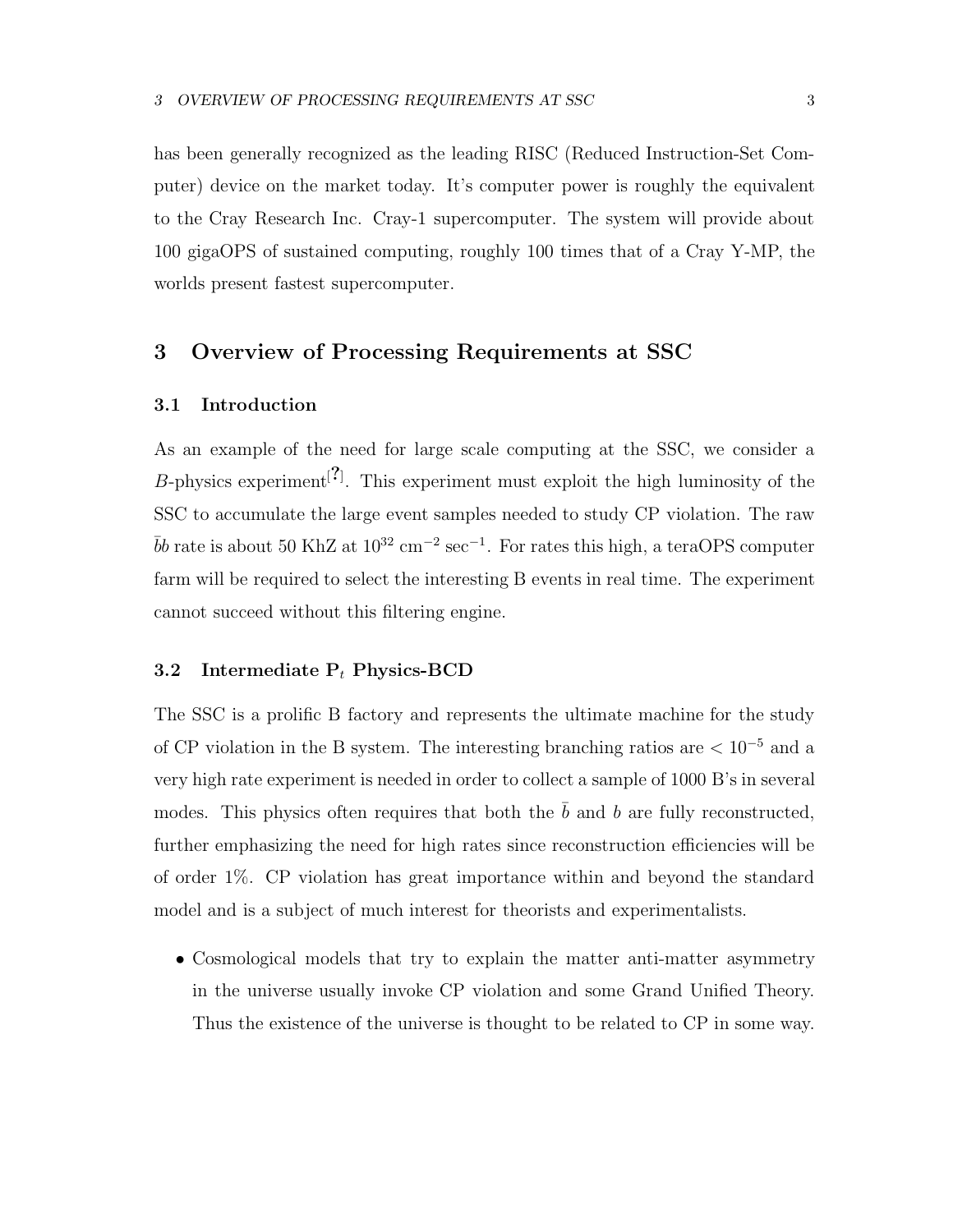- Multiple Higgs bosons can lead to relative complex phases that in turn have CP violating effects.
- CP is important to the generation puzzle. Of the 21 free parameters in the standard model, 18 are related to the fact that we have 3 generations of families. If there were two families, no complex phase would exist in the standard model and thus there would be no simple explanantion of CP violation. With 3 families, there is one complex phase, and this is consistent with present data. If there are 4 families, then there are 3 complex phases and new CP phenomena are expected.
- Measurements of CP violation in the B system determine C-K-M angles with little strong-interaction uncertainty. In the study of several modes, the C-K-M system can be overconstrained.
- Left-right symmetric models predict smaller CP violating effects in the B system than does standard model.

### **3.3 Hi-P***<sup>t</sup>* **Physics**

Several SSC workshops have undertaken studies of the "keynote" physics topics which will be of interest at the SSC. These include searches for

- new quarks and leptons
- the Higgs boson
- new W's and Z's
- exotic new particles, including supersymmetric particles.

All these physics topics can be addressed by detecting the basic building blocks of nature as we currently know them, i.e. detection of quarks, leptons, and bosons. There is also a strong belief that any new particles or interactions which have not been considered will also couple to these "standard" particles. Thus, the principle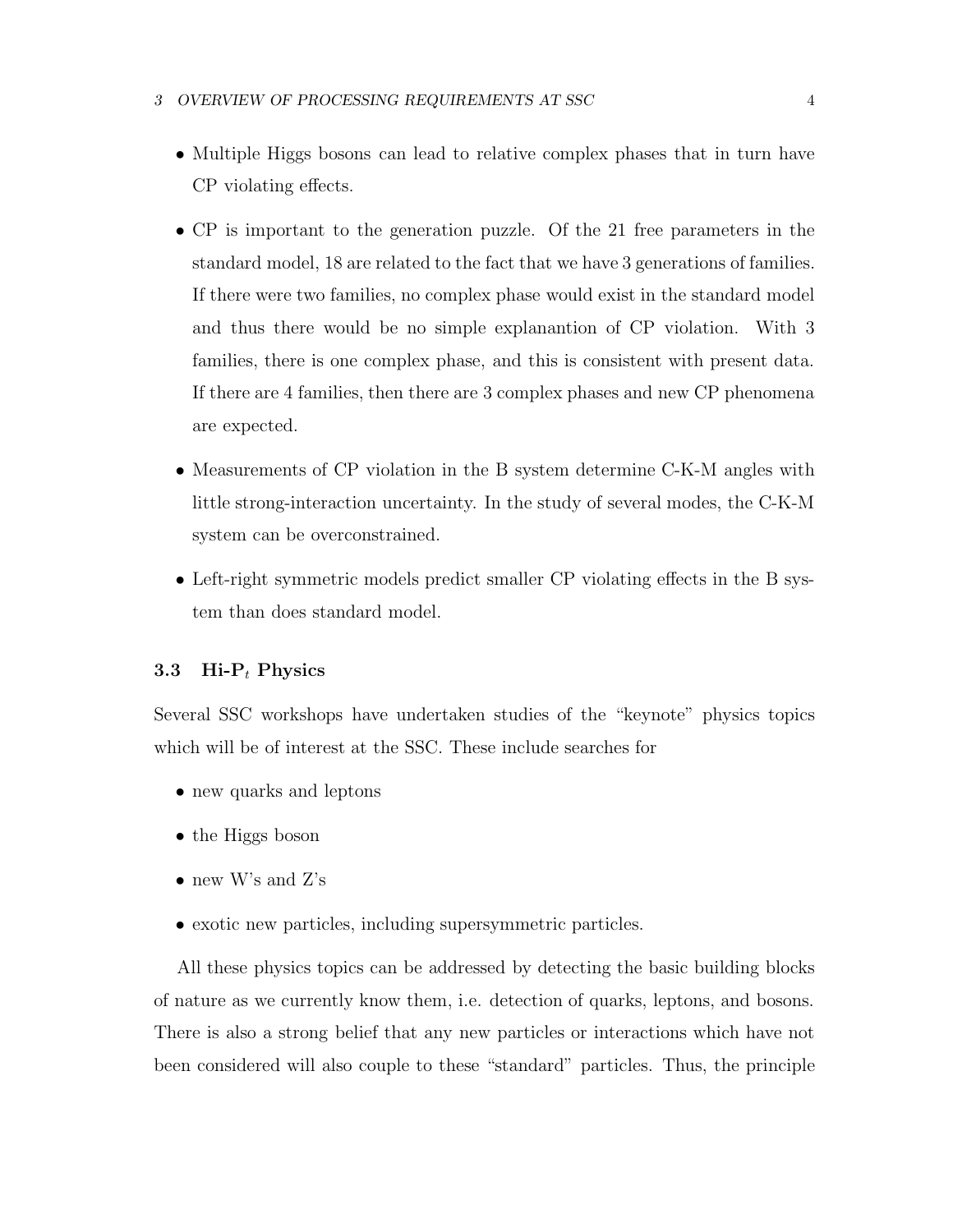goal for a Hi-P*<sup>t</sup>* detector will be to detect, and identify as well as possible, quark and gluon jets, electrons, muons, neutrinos (through the detection of missing transverse energy), and W and Z bosons.

Typical Hi-P*<sup>t</sup>* detector designs emphasize detection of quark and gluon jets, and muons over a pseudo-rapidity range of  $\pm 5$ , and detection of electrons over a rapidity range of  $\pm 3$ . To achieve the position and momentum resolution deemed necessary for the physics goals over such a large region of phase space will probably demand detectors with at least 1 million channels of electronics and event sizes of order 1 megabyte. This fact, when coupled with the very general nature of the physics goals envisioned for such a detector, means that the event-building and farm-computation requirements for the  $\mathrm{Hi-P}_t$  detector will likely be no less than that of the intermediate- $P_t$  detectors. Thus, research on the highest level of the data acquisition system, namely data input into and data processing by the microprocessor farm, will be applicable to both the intermediate-and  $\text{Hi-P}_t$ -detector research and development programs. Rates for data throughput, event sizes, complexity of physics algorithms, etc., are all far beyond those within the current experience of the high energy physics community.

### **3.4 Triggering and Data Acquisition Overview**

The trigger systems for the SSC detectors will have multi-levels and will involve massive parallel computing. There were two triggering approaches presented at the SSC Triggering and Data Acquisition Workshop held in Toronto, January, 1989. One scheme for a  $\text{HiP}_t$  experiment like the SDE, and another for an intermediate P*<sup>t</sup>* experiment like the BCD.

The  $\text{HiP}_t$  experiment will run at the highest luminosity. The interaction rate at a luminosity of 10<sup>33</sup> cm*−*<sup>2</sup> sec*−*<sup>1</sup> is 10<sup>8</sup> events per second. The Hi-P*<sup>t</sup>* experiment will have a rejection factor of about 100 at the first stage (level 1) of triggering. SDE will require about  $1\mu$ sec to prepare for the level 2 trigger at which point an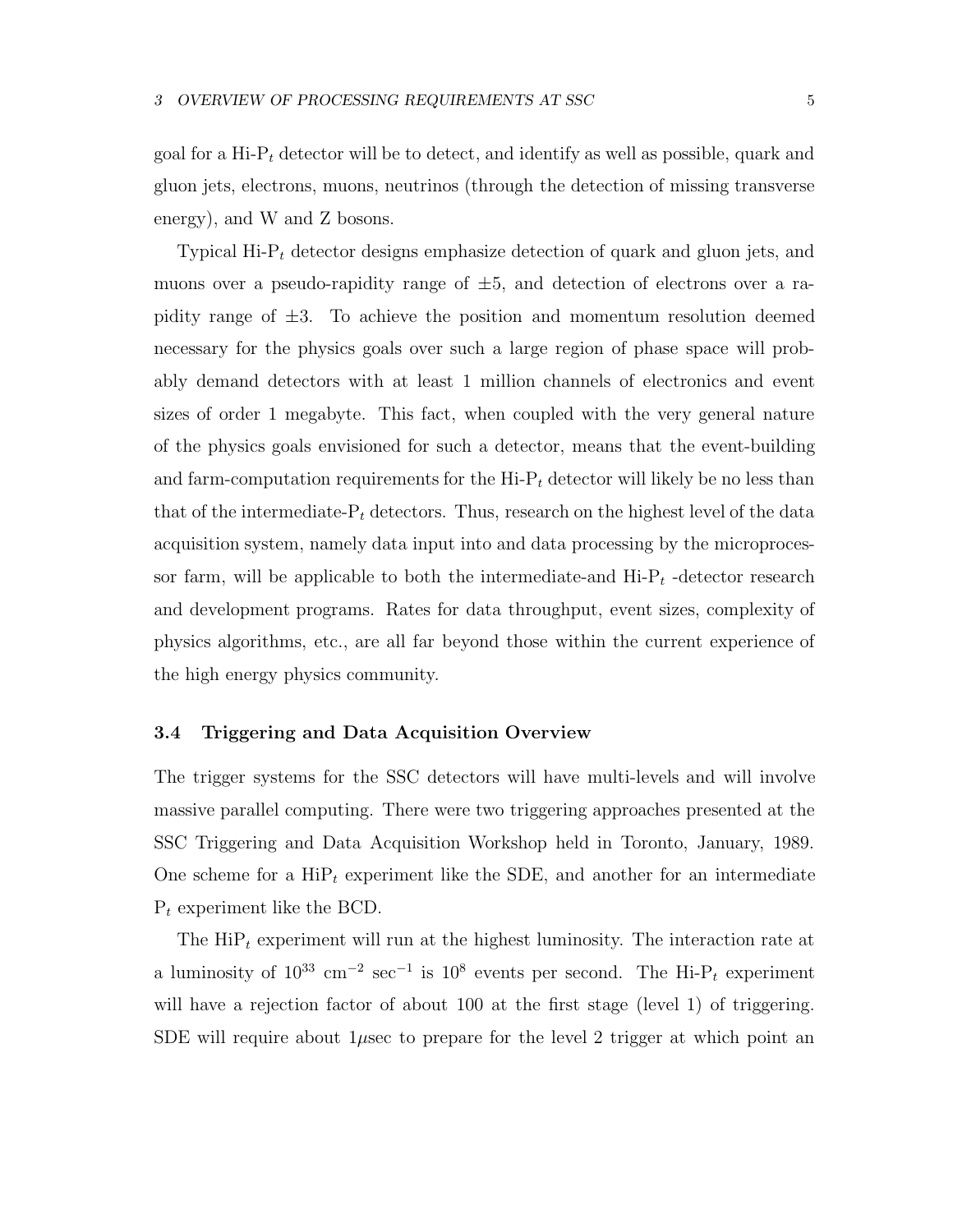asynchronous rejection of about  $10^2$  events per second will begin. The event rate into a level 3 processor farm would be about  $10^4$  events per second. The Hi-P<sub>t</sub> experiments will emphasize greater rejection at the hardware trigger level than is possible by the BCD.

The  $\overline{b}b$  events are produced with a  $P_t$  scale set by the b mass. The B events are similar to minimum bias events, making the trigger selection very difficult. Consequently the trigger rejection at level 1 is estimated to be about 50. After this the data are transferred from the detector to the processor farm. If a luminosity of 10<sup>32</sup> cm*−*<sup>2</sup> sec*−*<sup>1</sup> is delivered to the BCD, the rate into the farm would be 200,000 events per second. If the rate to permanent storage is a maximum of 1000 events per second, a rejection of 200 is necessary from the farm algorithms.

### **3.5 BCD Data Acquisition Requirements**

The BCD online and offline computer is considered the same machine. We present two estimates of the scale of this problem. We estimate it is necessary to generate, simulate and analyze  $10^6$  events per week to study B-decay modes with branching fractions of 10*−*<sup>5</sup> or smaller. Essentially all CP-violating modes have branching ratios of this order. Consider first an estimate of the amount of computing necessary to prepare an SSC detector proposal.

1. A simulation of  $B \to \pi^+\pi^-$  using only the silicon vertex detector and a beam pipe required 24 CPU hours of a 30-mips machine to simulate 10<sup>5</sup> events. Eight physical days were spent waiting in queues and running the jobs. The BCD has at least 7 major subsystems to simulate. The simulation complexity grows as some power of the number umber of systems involved, probably between a power of 1 and 2. Taking the power as 1.5, we would need about 20 times as much cpu power per event for the full detector simulation. That is, 20 days of a 30 mips machine to simulate  $10^5$  events, or 200 days to simulate  $10^6$ . We want to do the  $10^6$  events in 1 week, which implies a need for 30 times as much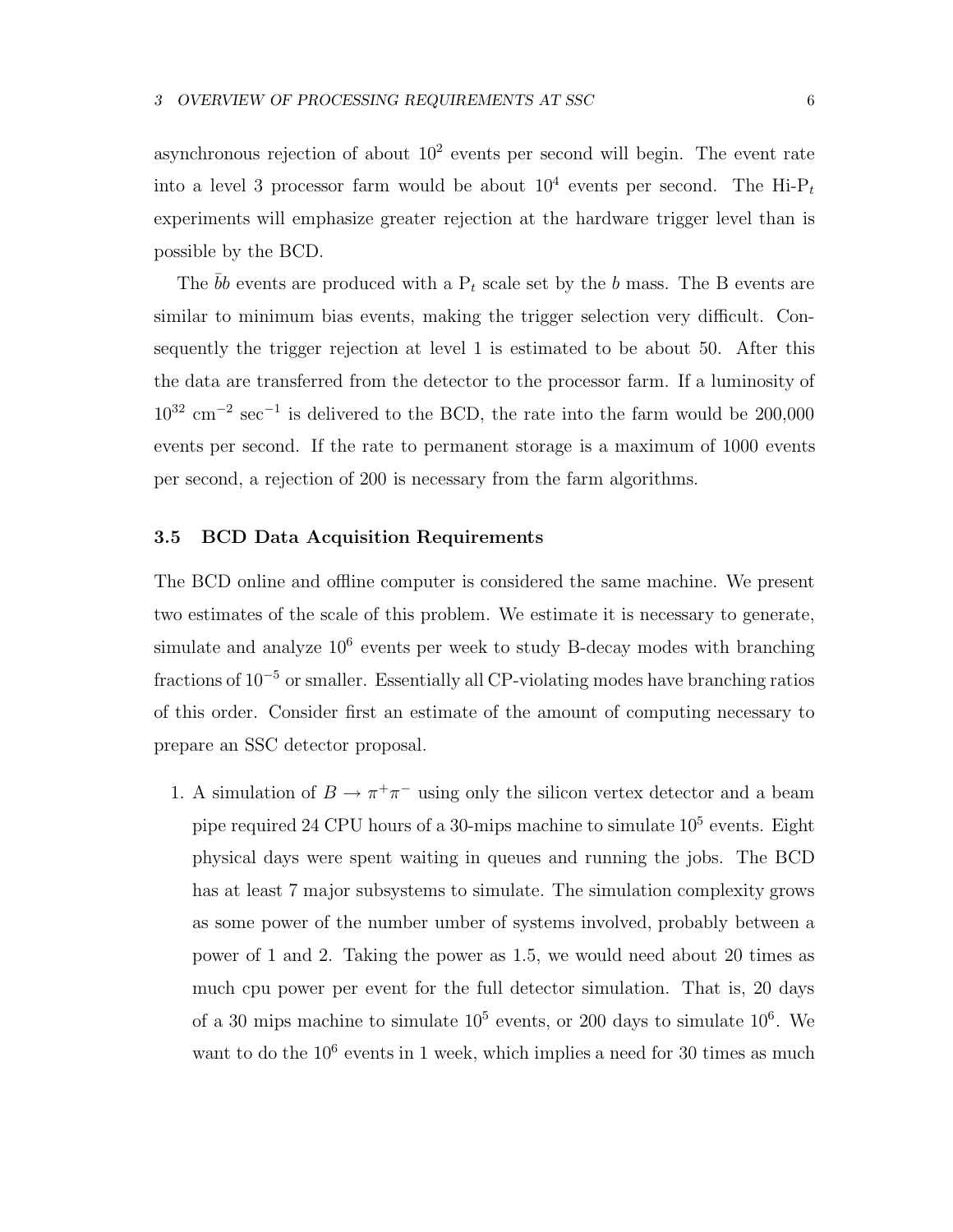cpu power, or 1000 mips.

2. This estimate is based on tracking times in CDF and MarkII. A tracking device with ∼ 100 samples requires ires about 300 msec on a 1-mip machine to analyze each track. As we must provide for 100 tracks per event, this implies 30 sec per event on a 1-mip machine for tracking analysis only. Our experience with GEANT indicates that the time to simulate an event is about 4 times that to analyze that event. Then we would need about 150 sec per event to simulate and analyze the tracks on a 1-mip machine. If we also suppose that the tracking is the most complicated feature of the simulation, we estimate that the 'full' simulation requires twice as much time, or 300 sec per event on a 1-mip machine. Then  $10^6$  events would require about  $3 \times 10^8$  seconds on a 1-mip machine. A week is  $6 \times 10^5$  sec, so to accomplish the simulation of  $10^6$  event in 1 week, we would need 500 mips.

Thus we arrive at preliminary estimates of the cpu power needed for BCD detector simulation in the range of 500-1000 mips. We estimate the online cpu power needed as  $10^6$  mips. s. The figure of  $10^6$  mips (= 1 tips or tOPS) is based on our ambition to process  $10^5$  events/sec online as our second-level trigger. This gives us  $10^7$  instructions per event for the online processing (= 10 sec on a VAX 780). t this

### **4 Technical Discussion of the Farm**

### **4.1 Overview of Intel/DARPA-Touchstone Project**

The Intel Parallel Supercomputer is a collection of high-speed processors interconnected by a large-bandwidth network. The system offers the capability of accepting data in any processor node, performing local processing, and sending data directly to any other node in the system, including those for mass storage. The development of special-purpose interfaces to these nodes, improvements to the processors, I/O systems, and inter-processor network is underway at Intel and has been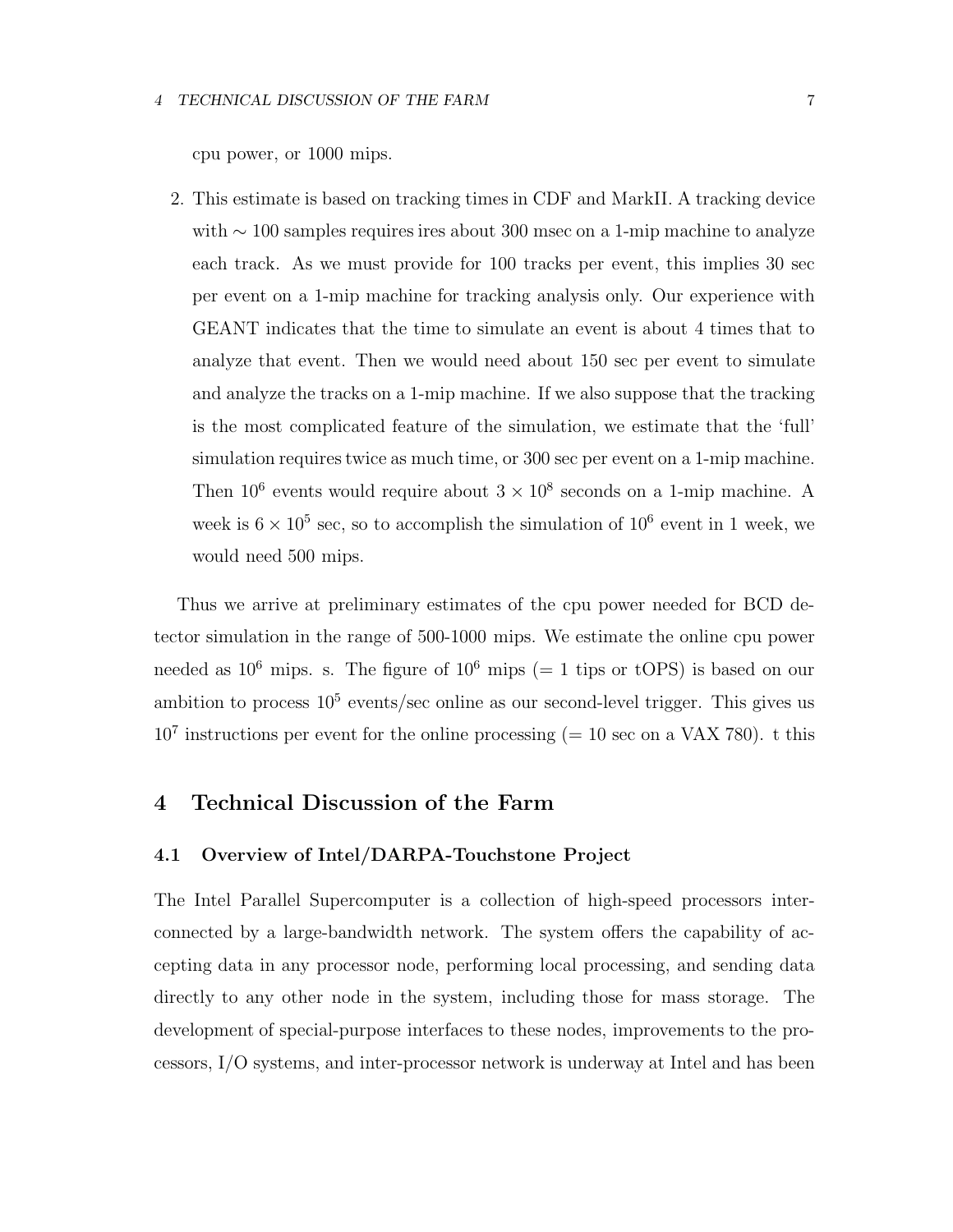funded at \$27.5 as part of the DARPA Touchstone project.

The problem in assembling a useful, powerful, large parallel-processor supercomputer is not the processors themselves, but rather the interconnect hardware and system software. The Touchstone project brings together industry and university resources to solve these problems. MACH, a U.C. at Berkeley Unix based operating system, developed at Carnegie-Mellon University, will be the starting point for the i860 distributed-memory architecture. Princeton University has developed sharedmemory technology for farms and this will be employed by Intel. The University of Illinois is developing the tools to monitor the performance of this large parallel system. The node-to-node communications is funded separately by Intel-DARPA to Massachusetts Institute of Technology and Caltech. The goal is to have inter-node communication at the 100-200 MegaBytes/sec rate. This 2-D mesh net architecture is a result of the thesis of W.J.Dally<sup>[1]</sup> of CalTech, now at M.I.T. and his advisor, Professor C. Seitz. This new network architecture has now replaced the Hypercube architecture (3-D) presently used by many parallel-processor supercomputer companies. We have contacted Dally and Seitz and there is interest by them in involving a thesis student, M. Pertel, in studies of network architectures tailored to the needs of high-energy physics. a very interesting problem. We intend to pursue this collaboration.

### **4.2 Status of BCD-Intel Collaboration**

Generic SSC R&D funds were provided to N. S. Lockyer, E. Barsotti and J. Morfin et al. We have been simulating benchmark programs supplied by Irwin Gaines of Fermilab. All three Fortran programs compiled the first time with the i860 Greenhills Fortran compiler. The codes have been run under the i860 simulator/debugger on a 80386 processor and we intend to report results soon. The actual i860 computer has a delivery date of Oct. 25. 1989.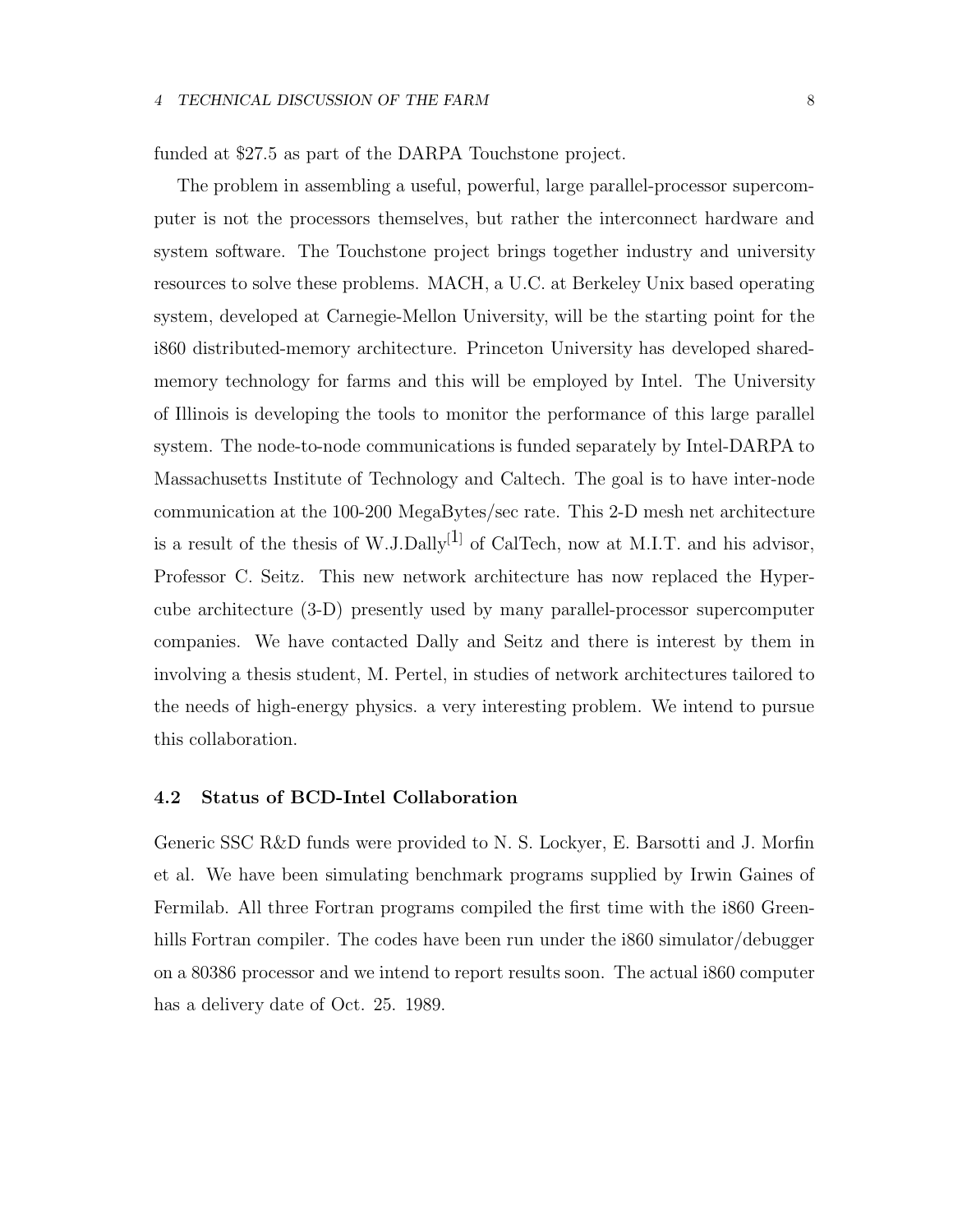### **4.3 Technical Overview**

#### **4.3.1 Possible Network Architectures**

The SSC Farm System components are shown in figure 1. Initial BCD/SSC dataflow simulations, performed at Beaverton by Intel scientists, indicate that there are two system architectures best suited to the SSC environment. First, the Injector Model is shown in Figure 2. There are three types of nodes, injector, processor, and the I/O. The detector injects event records directly into the system network through a number of specially designed buffers or injector nodes. These buffers balance the burst speed of the detector against the average speed of the network, and route each injected message to the appropriate (predesignated) processor. The injector node would take the place of a processor in an an otherwise completely-connected inter-processor network. Injection of data at the network boundary is shown in Figure 2. The processor nodes are the i860 computers. The I/O node allows output to a permanent storage device or input for testing and debugging the network.

The second approach is called the Distributed Model and is shown in Figure 3. A special interface connects a selected number of processor nodes to the detector. This interface would allow standard processors to act as injectors as well as computation nodes. This would give a great deal of flexibility in setting up the optimal configuration for the network.

Initial simulations by Intel have begun that address whether these two network models can be used to build events at required 200kHz rate.

#### **4.3.2 System Software**

An important aspect of the system software is scalability. The Intel hardware and software changes will not affect application-software. The iPSC/2 system software maintains all the features currently available for farms using the i386 processor. It includes debugging facilities for processor nodes and the network, monitoring of message traffic, and gives special emphasis to minimum latency and maximum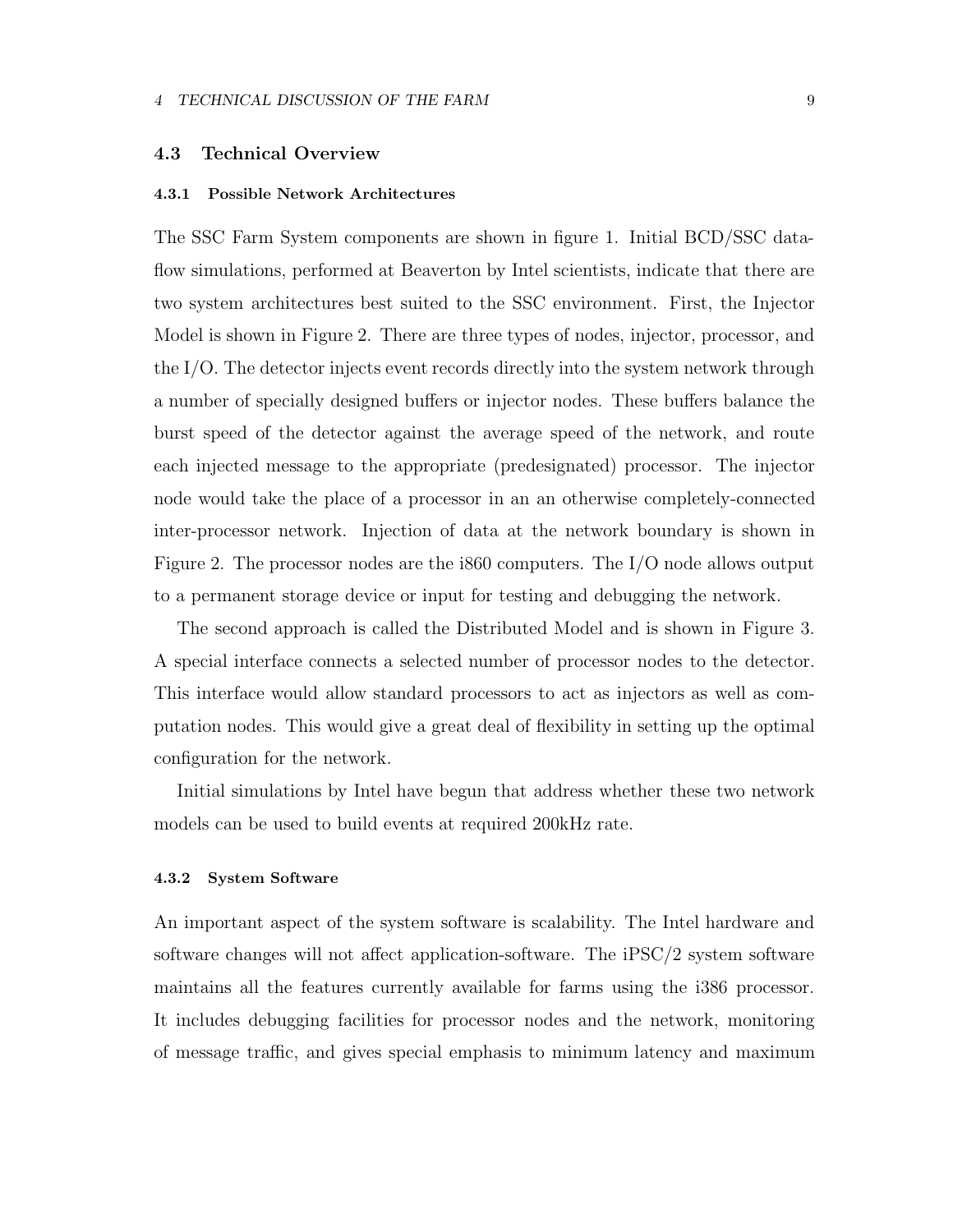throughput. The details of the network topology are normally hidden from the user. Any node can send messages to any other node with very small differences between sending to neighbors or more distant nodes. It is this feature that raised the issue of whether the farm network could replace the conventional event builder.

#### **4.3.3 Proposed SSC 1995 Configuration - Farm Architecture**

It is estimated that between 2,000 and 20,000 processing nodes will be connected using a 2-dimensional mesh network offering between 100 and 200 MBytes/sec in each direction. The specific number of nodes will depend on the peak event rate and the result of algorithm timing studies. The combined processing capacity, between 200 gigaFLOPS and 2 teraFLOPS, and the combined internal network capacity of between 300 gigaBytes/sec and 3 terabytes/sec should adequately accomodate the 200KhZ, 1 MByte/event, data rate into the farm. The File system described below can store roughly 1% of the event rate. The nodes will be arranged into a logical rectangle with a predetermined routing algorithm designed to evenly distribute the event traffic.

### **4.3.4 Event Builder Architecture**

It is estimated that between 200 and 1000 processing nodes would be fitted with a special-purpose connection to the detector output streams. This connection would probably involve fiber-optic channels with the same capacity as the mesh network and terminate in an on-board buffer that feeds the local memory directly. A storeand-forward driver will route messages into the network if not targeted for the injector. These injector nodes would be spaced throughout the rectangular processor array in a pattern to be determined by the results of this proposal.

#### **4.3.5 File Architecture**

Roughly 200-500 I/O nodes will be incorporated into the processing array to manage the online storage and user interaction with the farm. These special-purpose I/O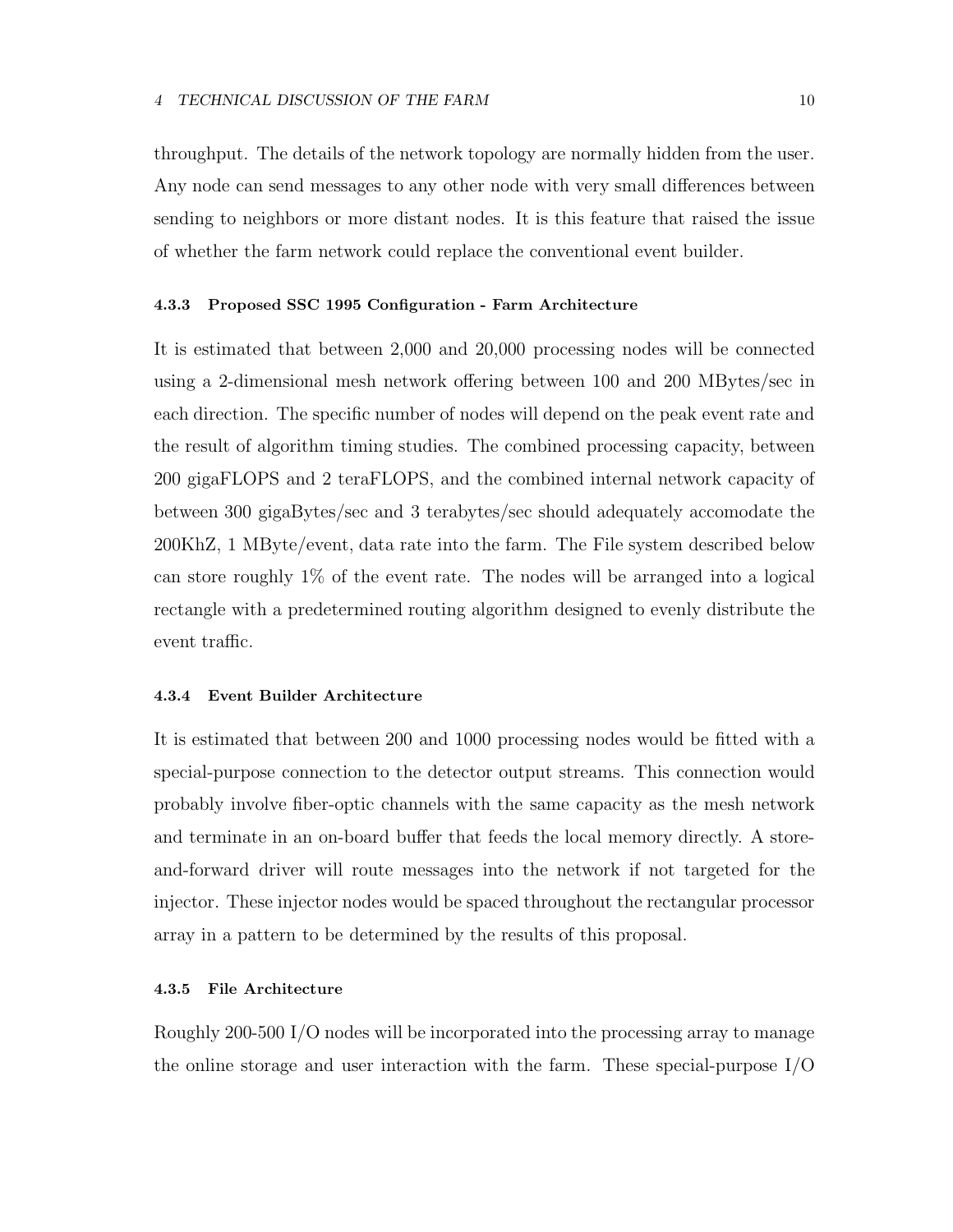nodes will drive SCSI-based storage devices (magnetic and optical) each offering a total storage bandwidth in excess of 2 gigaBytes/sec. The number of nodes would depend on the amount of data being recorded for each interesting event and the amount (and location) of subsequent processing. Intel expects this portion of the system to augmented in several ways.

- 1. Incorporation of special graphics nodes to assist in visualization of events.
- 2. Incorporation of high-speed LAN and GAN controllers to facilitate online removal and copying of event records to other computer systems and workstations.
- 3. Incorporation of additional processing nodes devoted to correlation of event records that match specific characteristics and transferring to permanent storage.

### **5 Statement of Work**

### **5.1 Introduction**

This proposal will answer the following questions based on simulations of the network and tests on the pilot parallel processing farm. First, we discuss the farm configuration.

### **5.2 Initial Configuration of the Farm**

In the first year of this proposal, we propose to purchase a pilot farm. In particular, we envisage the following initial configuration:

1. A Front-end system consisting of an 8 MByte, 80386 UNIX V.2 system with 380 MByte disk, streamer tape drive, NFS and TCP/IP Ethernet interface, 6 port terminal interface, three external modems, FORTRAN and C compilers, VAST 2 vectorizing FORTRAN preprocessor, and assembler.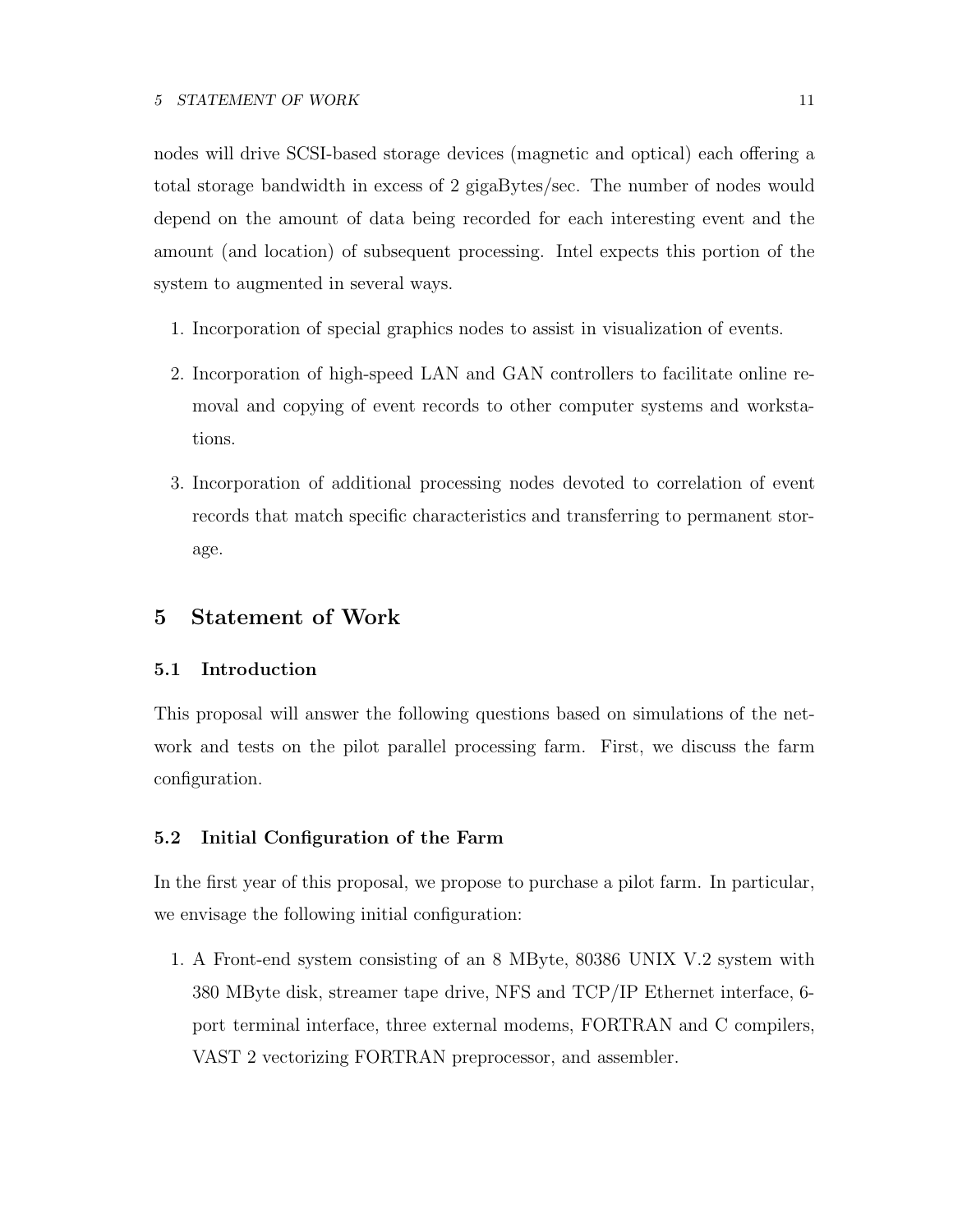- 2. An eight node i860 system with mesh architecture, with each node supporting up to 8 MBytes of local memory.
- 3. A Concurrent File system with two 80386 disk controllers, each with two 760 MByte disks and two 80386 8 MByte I/O nodes with VME interfaces to be used for input channels. This system can be housed in a 19-in. cabinet.

An additional front-end system would be housed at Princeton, and a high-speed line would connect them to the computer.

### **5.3 Issues**

- Does a farm of 1,000-10,000 nodes with a computing power of a TeraOPS appear technically feasible by the year 1997?
- Will this farm be able to handle data rates of 300 gigaBytes/sec directly from a detector?
- Can the sophisticated new 2-D mesh network architectures with wormhole routing being pursued by the Intel Corporation and academia replace the function of the high-speed event builder? The challenge of combining perhaps 1000 parallel data streams into an event of 1 Mbyte each at rates of 100 kHz or higher is an exciting new application for farm architectures. We look forward to working closely with the Intel group on this project. Should design studies prove favorable, we foresee the need for a hardware simulator of the detector data streams to be fed to input nodes of the farm. We envisage building such a device in the second year of the R&D program, and do not request funds for this now.
- Can currently envisioned filter algorithms running on parallel processors provide sufficient rejection online to meet trigger demands?
- Can the graphics features of the i860 be used to provide high-rate, real-time graphics for use in SSC experiments' control rooms and for data analysis?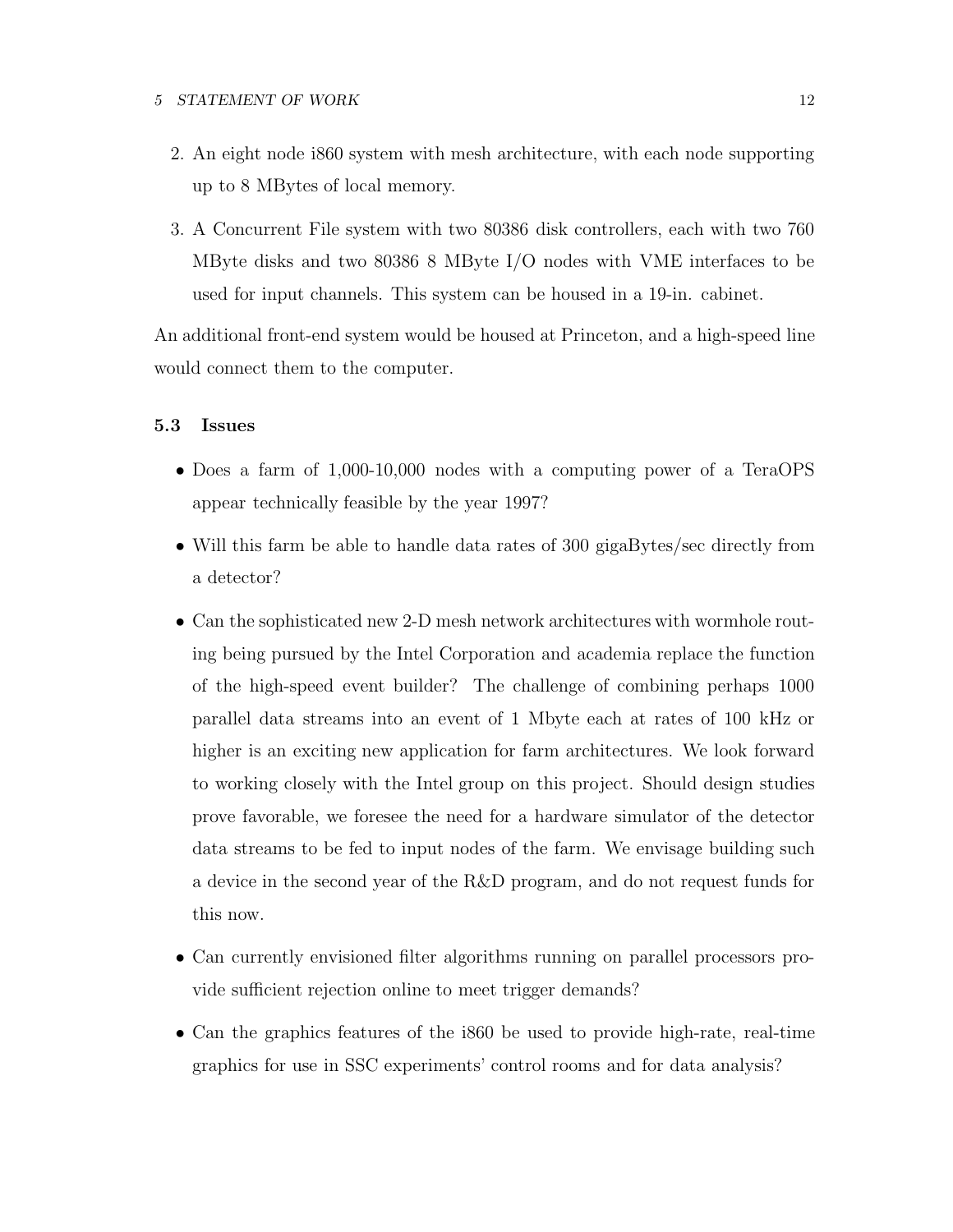#### **5 STATEMENT OF WORK** 13

• To gain practical experience with an industrial farm and its software, we will generate, simulate, and analyse 50 million events to study detector design issues in the next year. Estimates based on our partial simulations indicate that tracking studies alone will require  $250-500$  mips to achieve a throughput of  $10^6$ events per week. As with event analysis, event simulation is well suited for a network architecture, and will require development of software organizational tools also needed for the eventual event analysis.

At the University of Pennsylvania, L. Gladney and K. Ragan, will investigate the algorithm issues. Initially, we would learn how to convert present FORTRAN source code so that it will run on a concurrent-processing system such as the Intel iPSC/2 system. We would begin by incorporating trigger algorithms that are already in use in dedicated trigger processors for the CDF experiment into the concurrentprocessing system. One such algorithm is a simulation of the CDF fast track-finding system based on track segment location in CDF's large central drift chamber. This algorithm locates Hi-P*<sup>t</sup>* track segments by searching for hits which follow the wire vs. time patterns expected for straight (i.e. large  $P_t$ ) tracks which have crossed the supercells of the chamber.

The University of Pennsylvania physicists have built a specialized, hardware processor that locates  $\text{Hi-P}_t$  track segments by identifying such patterns, then links the segments to form full tracks for use by the Level 2 trigger of CDF during the 1991 Tevatron run. This fast track processor is implemented in ECL technology and runs with a clock speed of 50 MHz, taking approximately 5 microseconds to locate track segments with transverse momentum above  $5 \text{ GeV/c}$  in a single supercell. Full track reconstruction using segments from all superlayers takes roughly 10 microseconds, depending on the complexity of the event, and will achieve a momentum resolution of  $\Delta P_t/P_t = 1\%$ . The tracking information will be combined with calorimeter clusters and muon chamber hits found by the CDF Level 2 trigger in order to identify electrons and muons on a time-scale of less than 20 microseconds.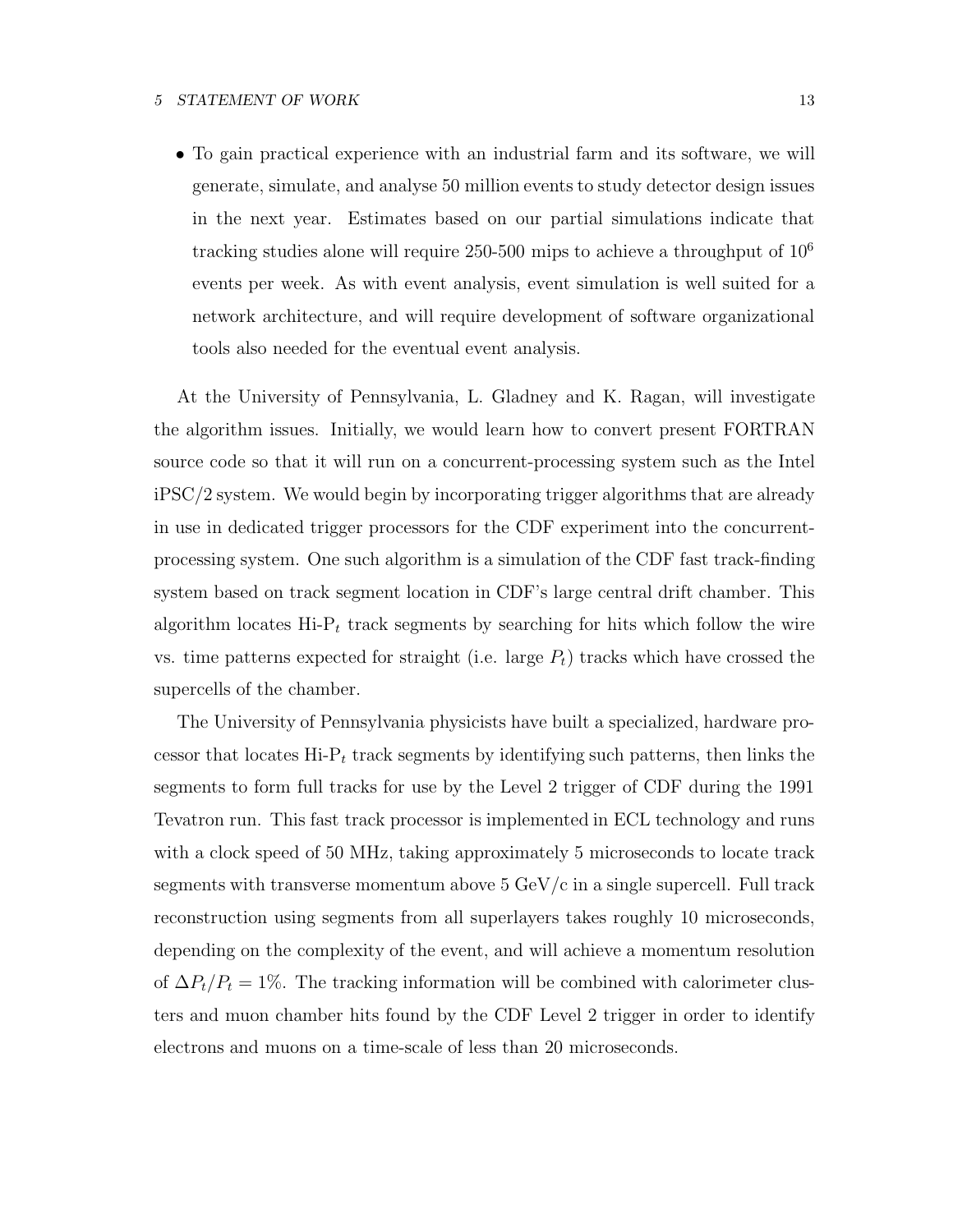We will transfer a software version of our track processor algorithm to the iPSC/2 system to test its effectiveness and speed with the 40 MHz i860 general purpose processors. Two-dimensional track reconstruction with good momentum resolution can produce a factor of 1000 reduction in fake electron trigger rates when combined with calorimetric information (ref. [2]) for Tevatron event rates. Successful implementation of an algorithm that reconstructs charged tracks in < 10 μsec would impact heavily on Level 2 electron trigger designs for the SSC.

### **5.4 Responsibilities and Commitments**

#### **5.4.1 Summary-Physicists**

The overall system issues will be addressed by the Intel Corportion, K. T. McDonald and N. S. Lockyer. The system issues include the event-builder feasibility study using the new 2-D network. The study of algorithms will be done by L. D. Gladney and K. J. Ragan. The study of BCD simulations will be done by J. G. Heinrich, K.T. McDonald, and N. S. Lockyer. A study of issues related to data acquisition with a Pixel vertex detector is also planned. J. G. Heinrich, K. T. McDonald, and N. Lockyer will devote significant time, up to 40% of their research time to this project. L. D. Gladney and K. J. Ragan will devote 30% of their research time.

### **5.4.2 Commitment of the University of Pennsylvania**

It is planned that the system will be located at the University of Pennsylvania. If this proposal is approved the university will provide:

- A one-half time system programmer.
- 600 square feet of floor space for the system.
- Fire protection and climate-controlled environment.
- Three Unix workstations.
- Dedicated T1 phone line to Princeton University.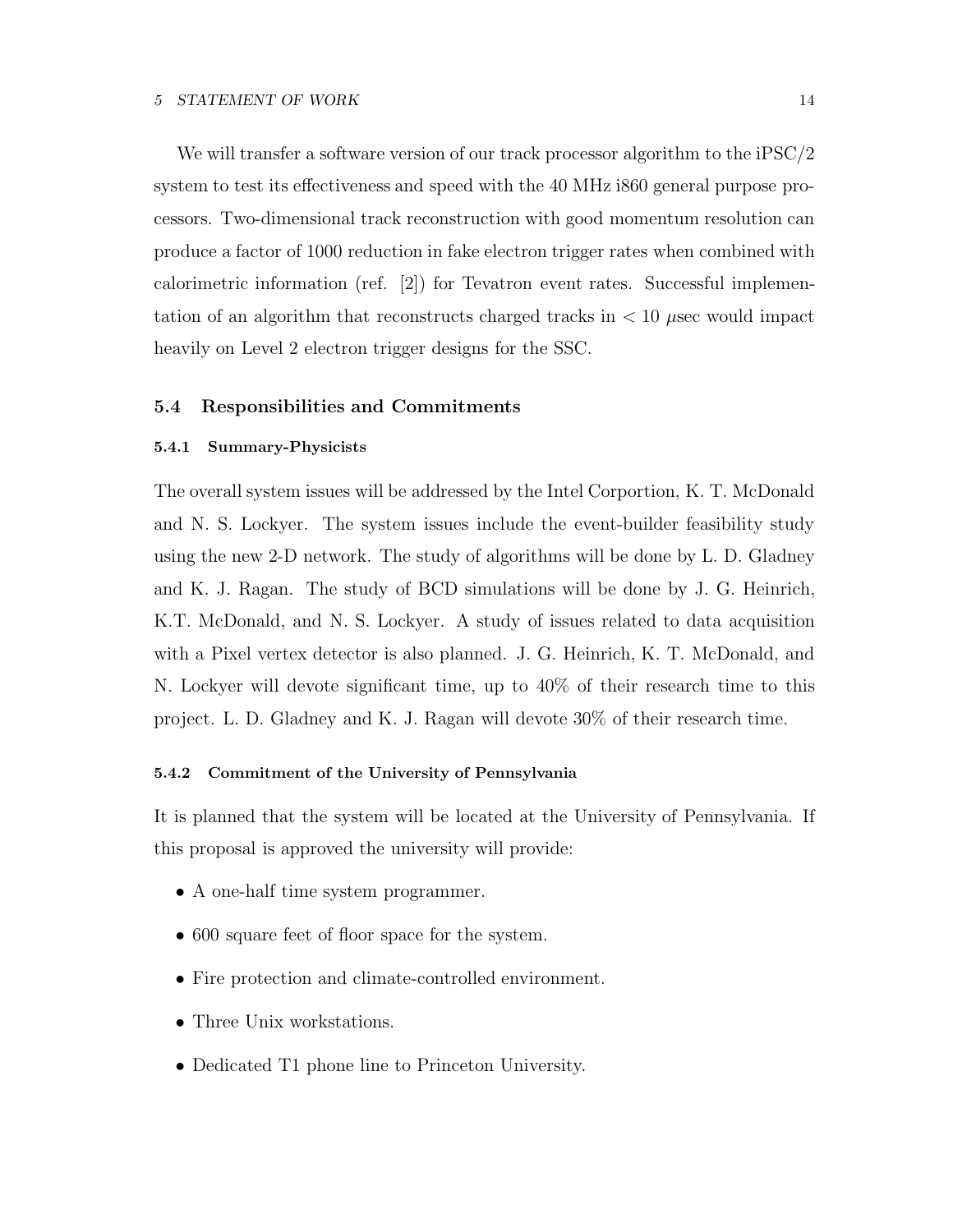### **5 STATEMENT OF WORK** 15

- System hardware and software maintenance.
- Two thesis students from the Distributed Systems Laboratory, Department of Computer Science, University of Pennsylvania.
- The authors have in addition applied for matching funds from the university. The maximum amount is \$50,000.

### **5.4.3 Commitment of Princeton University**

Should it become appropriate that Princeton be the host institution for the farm hardware, we can offer several support facilities. The Princeton High Energy Physics group has a long tradition of support of in-house computing facilities, including an air-conditioned computer room, full-time computer maintainance engineer, and fulltime system manager.

### **5.4.4 Commitment of the Intel Corporation**

The Intel Corporation considers the development of large processing farms a major part of their program. Intel Scientific Computers will:

- Provide expert consulting and assistance in developing simulations and models of the processor farm.
- Make available a system expert during the installation stage at the University of Pennsylvania.
- Provide access to a very large system at Beaverton for testing of algorithms and network simulation tests.
- Make available to members of this proposal the latest developments from the Touchstone project, contingent upon approval by the DARPA program officer.
- Provide a lead scientist to co-author scientific papers that summarize the work done during this proposal.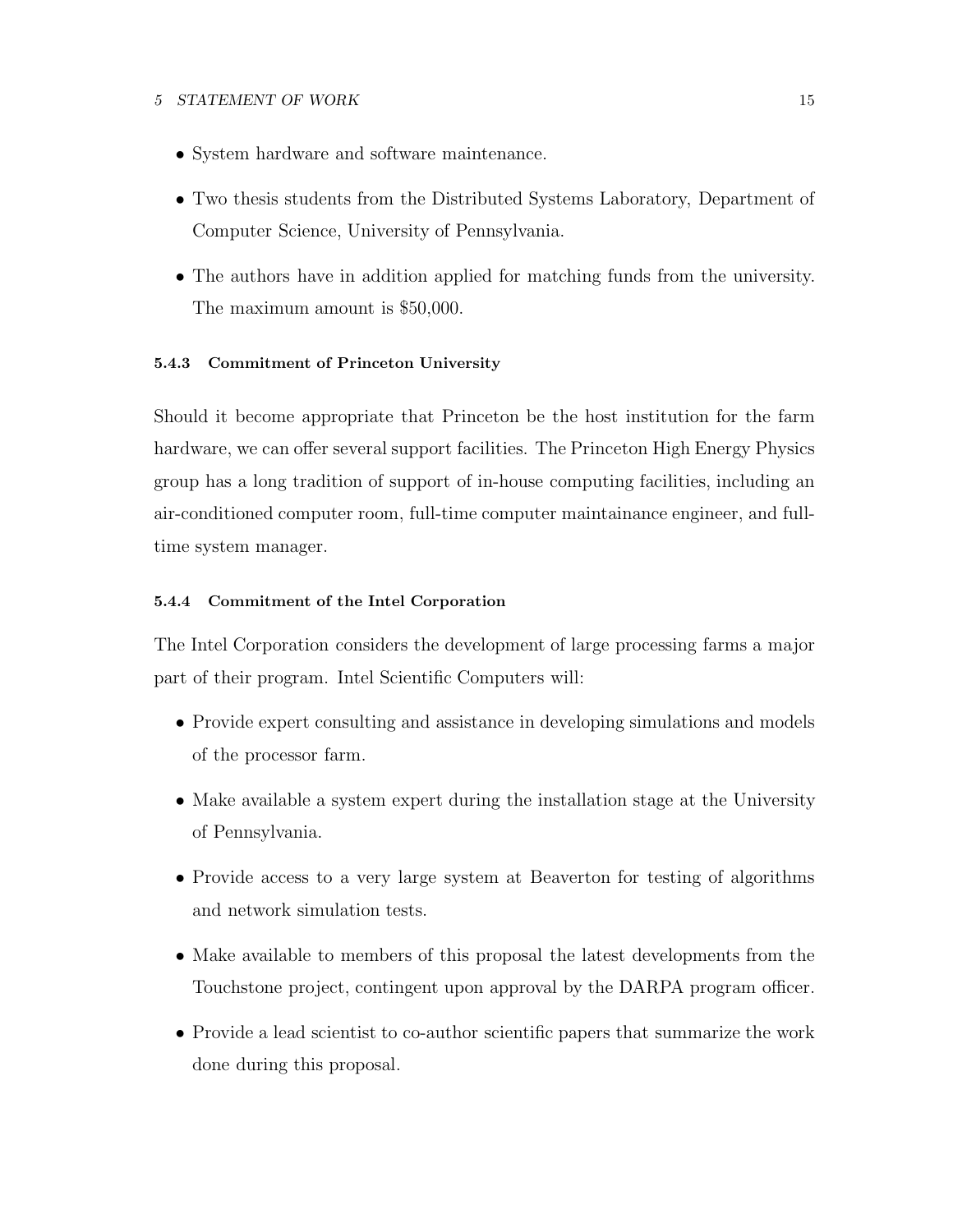- Provide a cost estimate of the 1000-10,000 node SSC system.
- Evaluate and propose a network technology with performance simulations and make results available to the SSC laboratory.

### **6 Budget - FY90 and beyond**

The prices are a quotation from Intel. We list the items and the estimated costs. The i860 system with a hypercube architecture is available in early 1990. The mesh network technology will be developed by fall of 1990.

1. An 8-node Parallel Supercomputer with 8 MBytes per i860 node, Fortran, C, TCP/IP network interface and documentation. This price includes one Front End System for \$25, 000. A second one would cost \$20, 000 extra. Product PSC/2 D3/RX-8. The RX implies the product is not currently available.

Cost:  $$225,700 + $20,000 = 245,700$ 

- 2. 1.9 GBytes of disk, an 8mm Tape unit, 2 80386 I/O nodes, concurrent file system software, 8 MBytes of memory, and housing. Product MIO32T1 Cost: \$87, 300.
- 3. VME interface adapter and 8 MByte I/O node. Product PSC386VME-8 Cost: \$17, 300.
- 4. 380 MByte disk option for the iPSC/2. Product PSC386MGR380 Cost: \$3, 500
- 5. Network File System software for iPSC/2. Product PSC386NFS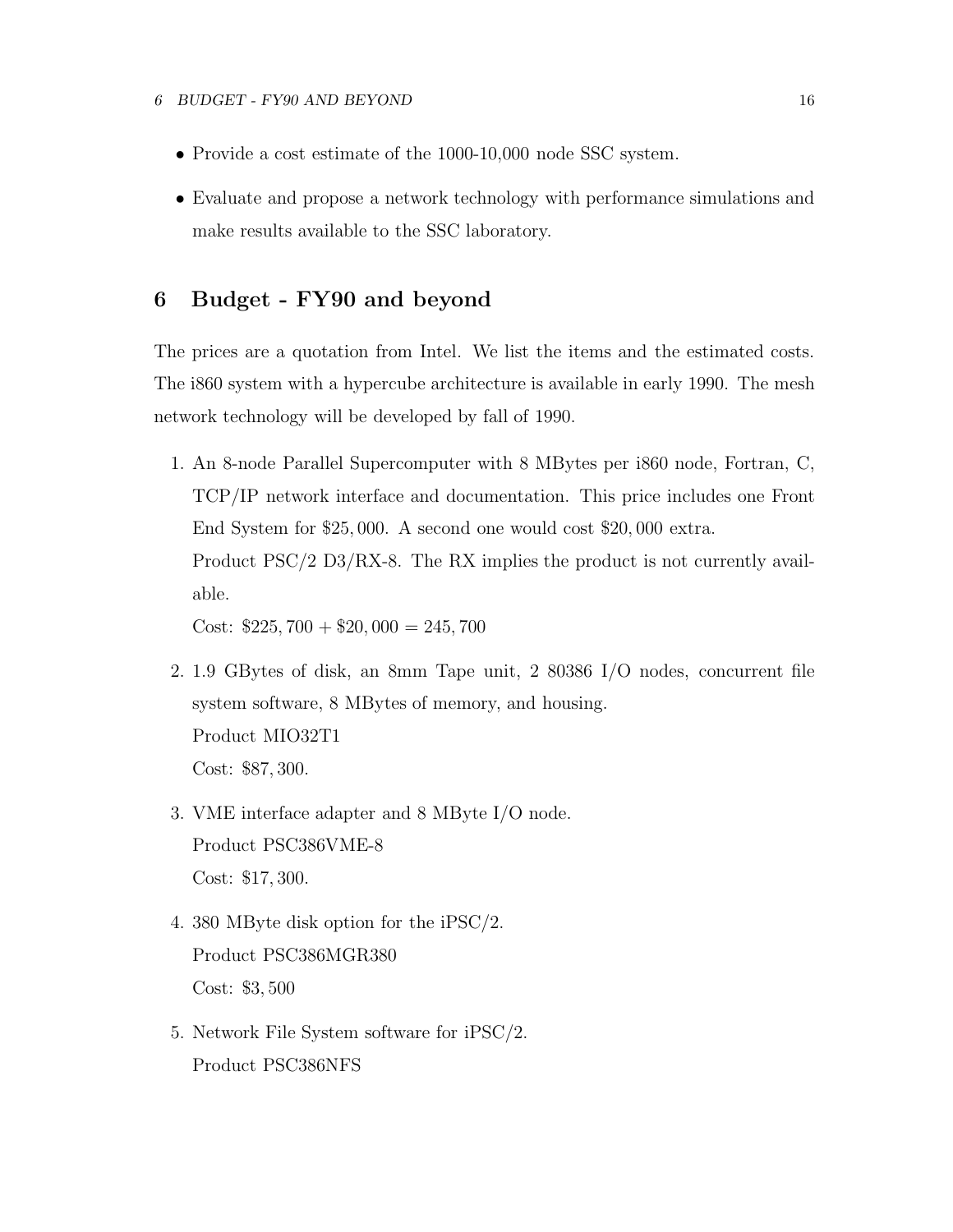Cost: \$10, 000

- 6. 8-node license to Interwork II Product Interwork II Cost: \$10, 000
- 7. VAST 2 Fortran compiler preprocessor to Vectorize Fortran Product PSC860VAST2 Cost: \$10, 000.

In addition we request travel funds. The University of Pennsylvania requests: Three trips to Oregon for 2 people at \$700 per trip or \$4, 200. Princeton University requests: Three trips to Oregon for 2 people or \$4, 200.

The total requested funds minus the university discount of 10% on the first 4 items. is \$349, 820.

### **References**

- [1] Dally,William J., *A VLSI Architecture for Concurrent Data Structures* Kluwer,Hingham,MA.
- [2] Tarem, S. and Bensinger, **Level 2 Trigger Study using CTC Information**, *CDF note No. 269*. January 3, 1985.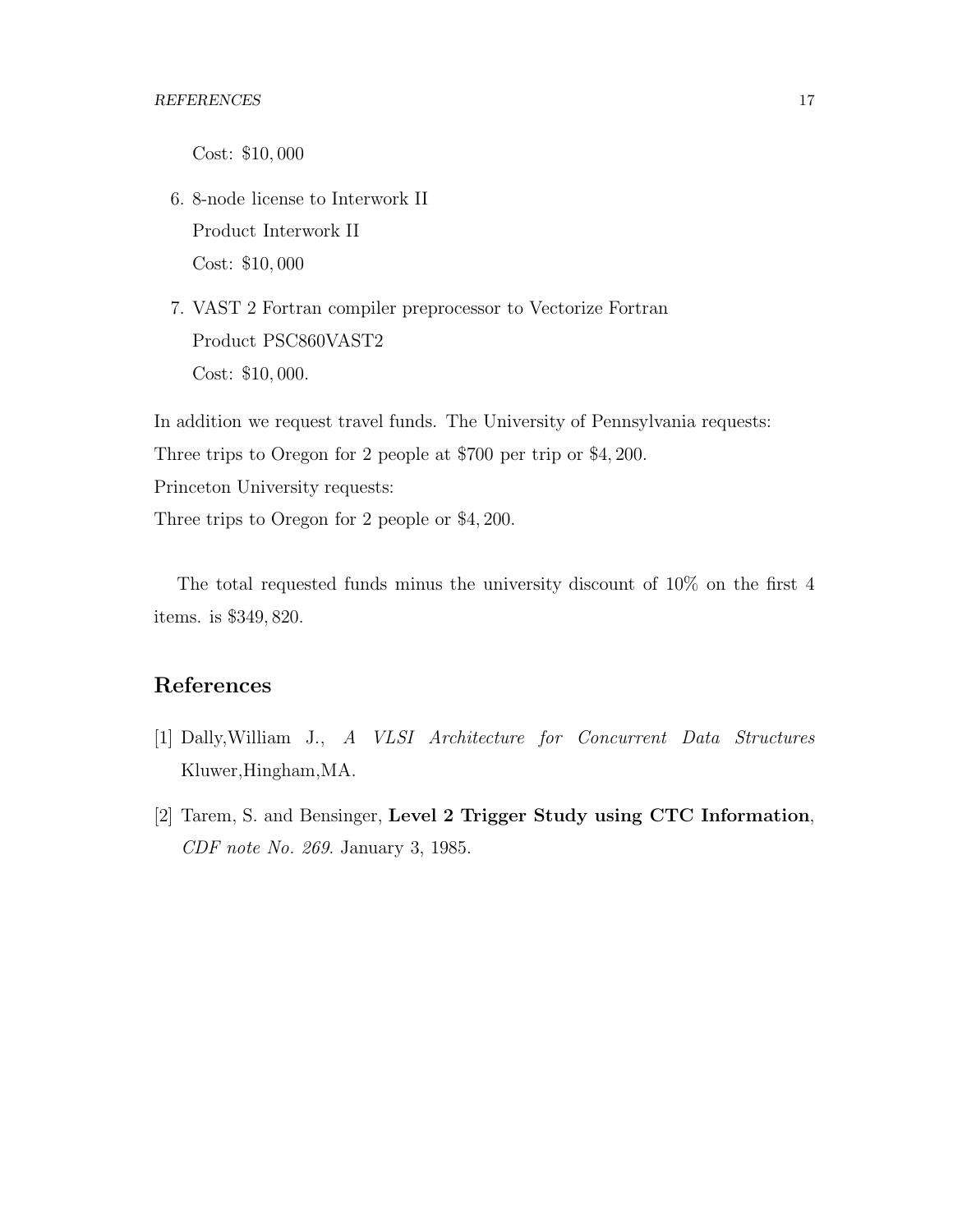## List of Figures